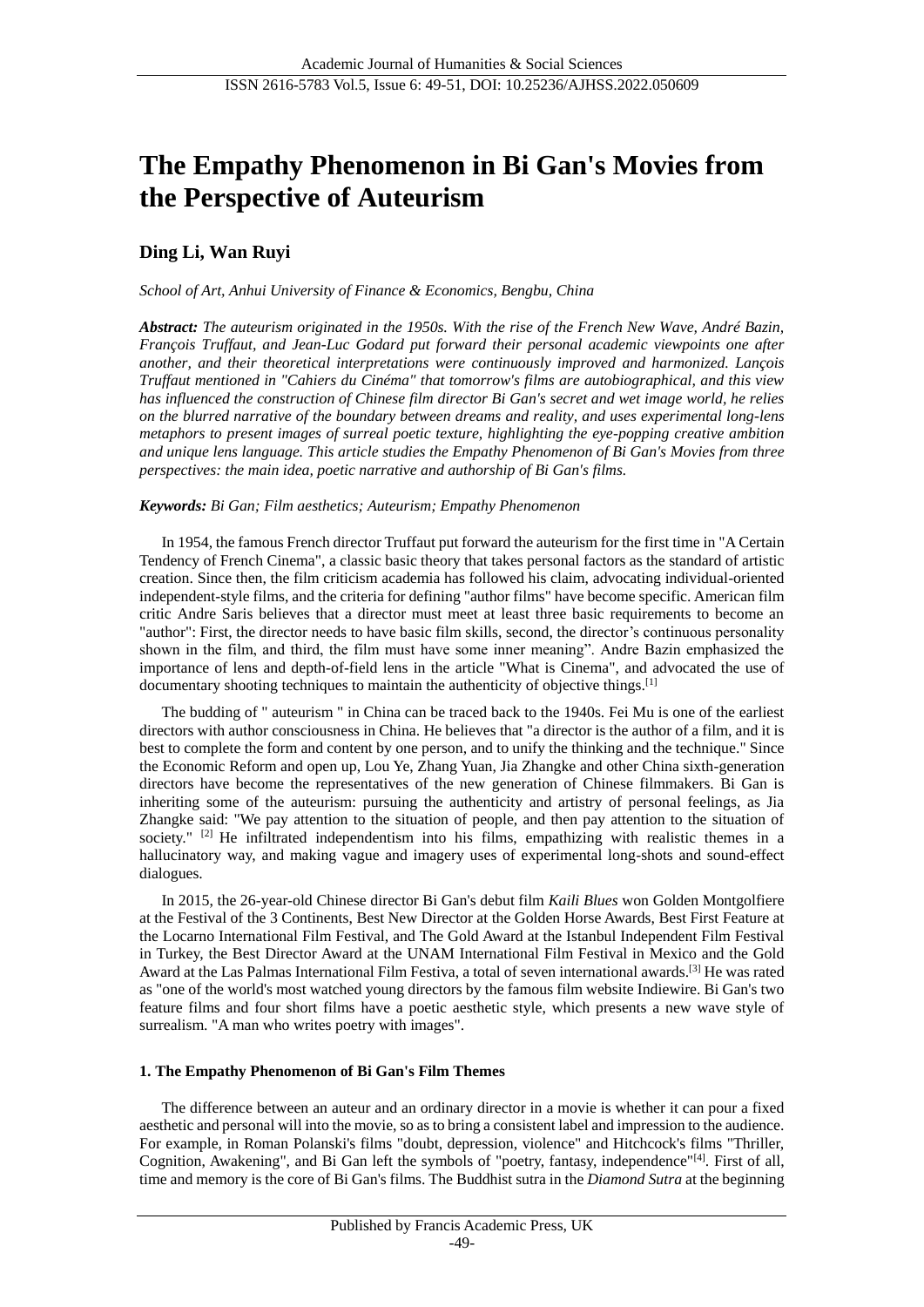# ISSN 2616-5783 Vol.5, Issue 6: 49-51, DOI: 10.25236/AJHSS.2022.050609

of the movie *Kaili Blues* showing the mysterious oriental view of time and space, and at the same time guiding the entire story in content that is in the framework of time and space Inside, thinking about individual existence, death, and emotion. The male protagonist Chen Sheng (played by the director's uncle Chen Yongzhong) is the prototype himself. Chen Sheng's character contains a negative image of imprisonment, and also has romantic characteristics such as a country doctor and a poet. In Dang Mai, he sang the songs that learned in prison to his wife, and he was still willing to look for his nephew in the face of his indifferent younger brother Lao Wai. During the journey, when the train passed the sleeping Chen Sheng, the clock of Wei Wei's painting on the wall also started to reverse, and Chen Sheng entered the "land that no one knows". Bi Gan explores the past, present and future in dreams and reality, and tells about the self-salvation of "wanderers". Secondly, farewell is another theme of the film. The doctor entrusted Chen Sheng to bring a tape and a floral shirt to her past lover to complete the farewell and Chen Sheng re-acquainted his wife at Dangmai's barber shop, in the same time he met Wei Wei who had grown up in a dream. Chen Sheng completed the parting in the two dimensions of reality and dream. In Bi Gan's film *Secret Goldfish*, a piece of time is added, Wei Wei is confused by the punishment of his playmate's water gun for losing the table tennis. Longing to go back to the past, Chen Sheng uses poetry as a narration to describe another time and space, and the film also uses words from the *Diamond Sutra*. This kind of time-space overlapping empathy contains a strong belief in the Chinese concept of "reincarnation", which achieves the aesthetic narrative construction of romantic and tragic.

#### **2. Non-dramatic narrative and poetic expression**

The narrative of the film can be understood as the reproduction of memory. Bi Gan introduces a personal perspective and a new time mechanism into the story, emphasizing the causality of events. Andrei Tarkovsky mentioned in "Sculpting Time: "Poetry is a kind of understanding of the world and is a special way of narrating reality, so poetry is a kind of philosophical guide to life." This view Films considered poetic do not take the world as an objective existence but as a participant in thinking. The plot of conventional films often follows logic, while poetic films follow self-thinking. The participation of personal emotions makes films infinitely close to poetic reality, which is the closest artistic expression to life itself. The fourteen-minute short film *A Short Story* tells the story of a black cat's journey in search of treasure from the perspective of a black cat. Bi Gan still uses flow narration, adding flashbacks and interludes to the film to make the chaotic film structure clear. Give the viewer a de-dramatic narrative with a non-dramatic plot.

The movie *Long Day's Journey Into Night* is divided into two narrative time and space, dream and reality.[5] The audience decodes the clues left by the lens. In the dream space, Luo Hongwu met Bai Mao, a boy he had never met but felt close to in the mine. As the plot deepens, the audience will find that Bai Mao has many similarities with Luo Hongwu and the unborn child. For example, in reality, Luo Hongwu once promised Wan Qiwen to teach their children to play table tennis, and the boy in the dream also mentioned letting Luo Hongwu teach himself to play table tennis. In the wild grapefruit karaoke hall in the depths of the dream, Luo Hongwu met a red-haired woman who had many similarities with his mother. In the real world, his mother eloped with the beekeeper. The red-haired woman and the beekeeper in the dream were Husband and wife, it can be seen that the real world provides story material for dreams. The film ends when Luo Hongwu and Kai Zhen kiss affectionately, and the open ending shows the director's respect for the audience's subjective initiative.

*Kaili Blues* is defined by the Cinema Manual as a "self-lost" film. The film uses an intricate story line to construct a narrative framework and naturally connect many characters. Chen Sheng, the heroine who lost his wife, runs a township clinic with an elderly woman after his release from prison. In order to fulfill his mother's last wish, Chen Sheng embarks on a journey to find Xiao Weiwei. 80% of the plot of the movie consists of the dialogues and memories of the characters. In this 110-minute journey to find people, Chen Sheng revolves around his past life trajectory and encounters the most important people in his life again in the shuttle of time and space. The disappearing past, the flashing memory and the possible future are intertwined into a Mobius dream.

Bi Gan mentioned in an interview with Film Manual: "The transition from dream to reality should be divided into three parts, starting with swimming in imagined dreams, then entering the part that flows between dream and reality, and finally everything Become stable and realistic. If you pay too much attention to the boundaries between dreams and reality, you will not experience this feeling of flow." The use of a lot of foreshadowing and poetry makes Bi Gan's films quite dreamy, although the director in the narrative process, each time and space transition will not be clearly prompted, but the audience can also intuitively feel the film's subtle emotional tone and poetic order.